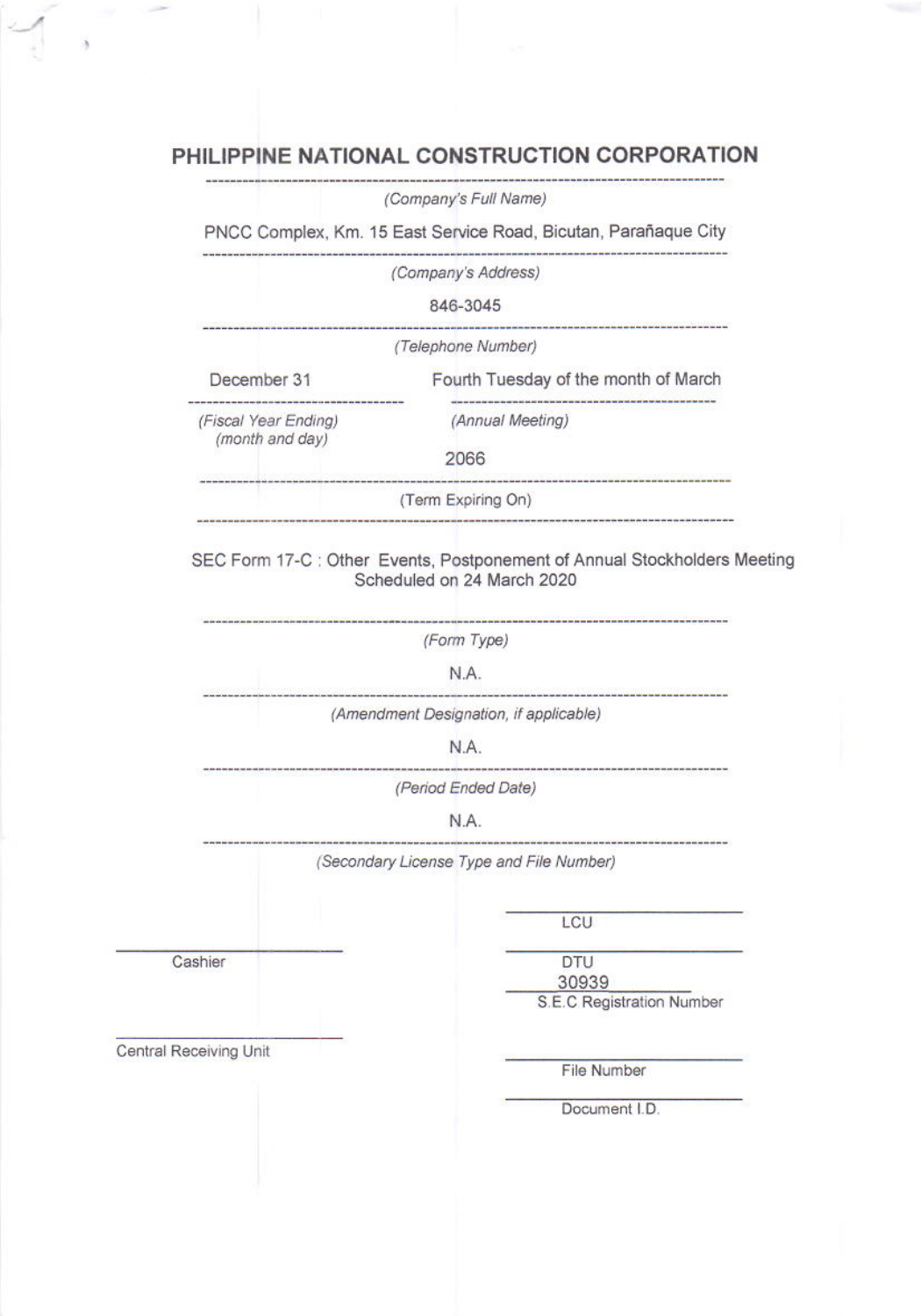# SECUPITIES AND EXCHANGE COMMISSION

|   | <b>SEGURI HES AND EAGRANGE COMMIS</b>                                                                                                  |                                                                                               |  |  |  |
|---|----------------------------------------------------------------------------------------------------------------------------------------|-----------------------------------------------------------------------------------------------|--|--|--|
|   | <b>SEC FORM 17-C</b><br><b>CURRENT REPORT UNDER SECTION 17</b><br>OF THE SECURITIES REGULATION CODE<br>AND SRC RULE 17.2(c) THEREUNDER | <b>Final</b><br><b>Ge</b><br>1133<br>etrante Rocardy<br>MAR                                   |  |  |  |
|   | 1. 05 March 2020<br>Date of Report (Date of earliest event reported)                                                                   | <b>RECEIVED SUP</b><br>FORM AND CONTENTS<br>CT TO NEVIEW OF                                   |  |  |  |
|   | 2. SEC Identification Number 30939                                                                                                     | 3. BIR Tax Identification No. 000-330-058-000                                                 |  |  |  |
| 4 | PHILIPPINE NATIONAL CONSTRUCTION CORPORATION<br>Exact name of issuer as specified in its charter                                       |                                                                                               |  |  |  |
|   | 5. Manila, Philippines<br>Province, country or other jurisdiction of<br>incorporation                                                  | (SEC Use Only)<br>Industry Classification Code:                                               |  |  |  |
|   | 7. PNCC Complex, Km 15, East Service Road, Bicutan Parañaque City, Metro Manila<br>Address of principal office                         | Postal Code                                                                                   |  |  |  |
|   | 8. (632) 846 3045<br>Issuer's telephone number, including area code                                                                    |                                                                                               |  |  |  |
|   | 9. Construction Development Corporation of the Philippines<br>Former name or former address, if changed since last report              |                                                                                               |  |  |  |
|   | 10. Securities registered pursuant to Sections 8 and 12 of the SRC or Sections 4 and 8 of the RSA                                      |                                                                                               |  |  |  |
|   | Title of Each Class<br>Common                                                                                                          | Number of Shares of Common Stock<br>Outstanding and Amount of Debt Outstanding<br>174,444,759 |  |  |  |
|   |                                                                                                                                        |                                                                                               |  |  |  |

11. Indicate the item numbers reported herein:

Items 9. Other Events, specifically the postponement of the annual stockholders' meeting as provided for in the By-laws;

## Item 9. Other Events.

 $\epsilon^2$ 

In a special meeting of the Board held on 05 March 2020, the Board resolved to postpone the annual stockholders' meeting as provided for in the By-laws. The Issuer will be unable to hold its annual stockholders' meeting on the fourth Tuesday of March or 24 March this year, due to

Page Page 2 of 3 SEC Form 17-C  $\overline{2}$